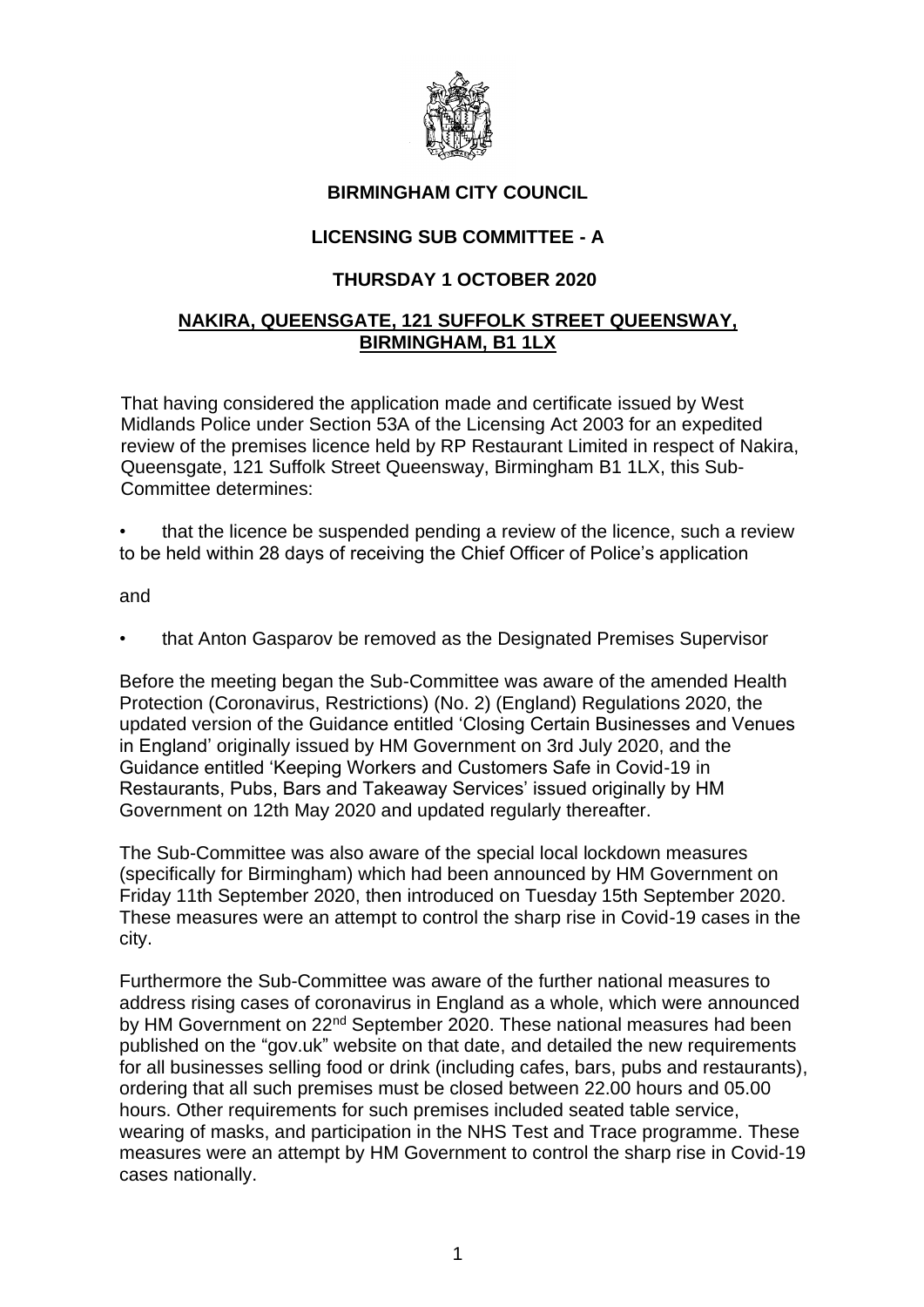The pandemic had continued to be the top story in the national news across the Spring, Summer and now into the Autumn of 2020; the Birmingham lockdown, and also the new national measures announced on 22<sup>nd</sup> September, had been very widely publicised and discussed both in news reports and on social media. The Prime Minister, together with HM Government's Chief Medical Officer and Chief Scientific Officer, had recently resumed the televised 'Coronavirus Briefing' broadcasts which had been a feature of the first few months of the pandemic.

Members heard the submissions of West Midlands Police, namely that in August 2020, when the new arrangements for reopening were being publicised and the lockdown was being eased for licensed premises such as pubs and bars, the Police had observed a general failure by the Nakira premises to follow the Government Guidance. Upon visiting the premises at around 05.00 hours on 22<sup>nd</sup> August 2020, Police found that loud music was playing at a volume which made conversation difficult, and also observed that there was no social distancing or limitation of numbers of patrons to allow for safe operation as per the Covid-19 requirements. 50 to 60 people were estimated to have been inside, with a further 15 to 20 outside. The Police ascribed these failures to unsatisfactory management by the premises licence holder and the designated premises supervisor.

The explanation given by the premises was that the people in the premises on 22<sup>nd</sup> August had in fact been "staff", who had been "carrying out maintenance work". This explanation was not accepted by the Police Officers who attended at 05.00 hours and witnessed that the large numbers of people at the premises were dressed for a night out, and loud music was playing.

It was also observed by Police that the premises licence holder was even in breach of an existing condition on the licence, namely that any operating beyond 04.00 hours must be notified to Police in advance. The Police were therefore concerned that the premises licence holder was being reckless in its style of operating, and was endangering public health by risking the spread of Covid-19.

A further visit on 26<sup>th</sup> September at 00.40 hours found the premises to be trading, in direct defiance of the order from HM Government that all premises serving food and drink must close by 22.00 hours. Around 20 to 30 people were found inside the premises, and social distancing was not being observed.

The Police explained that the premises' decision to trade in this unsafe manner, which was not compliant with the Government Guidance, was an overt risk to the health of individuals, families and local communities, at a time when the country is experiencing a national emergency. The Covid-19 virus is a pandemic which has required all licensed premises to act responsibly and in accordance with both the law and the Government Guidance when trading, in order to save lives. It was therefore a flagrant risk to public health for any licensed premises to breach the Government Guidance by trading in an unsafe manner.

Attempts by the Police to advise those at the premises had not been accepted. Police had requested that the premises supply the Covid-19 risk assessment which is a mandatory requirement under the Government Guidance; this had not been forthcoming. The recommendation of the Police was therefore that the Sub-Committee should suspend the licence pending the review hearing.

A recently-appointed Director of the company which holds the premises licence then addressed the Sub-Committee. Having heard his submissions, the Sub-Committee agreed with the Police that the causes of the serious crime appeared to